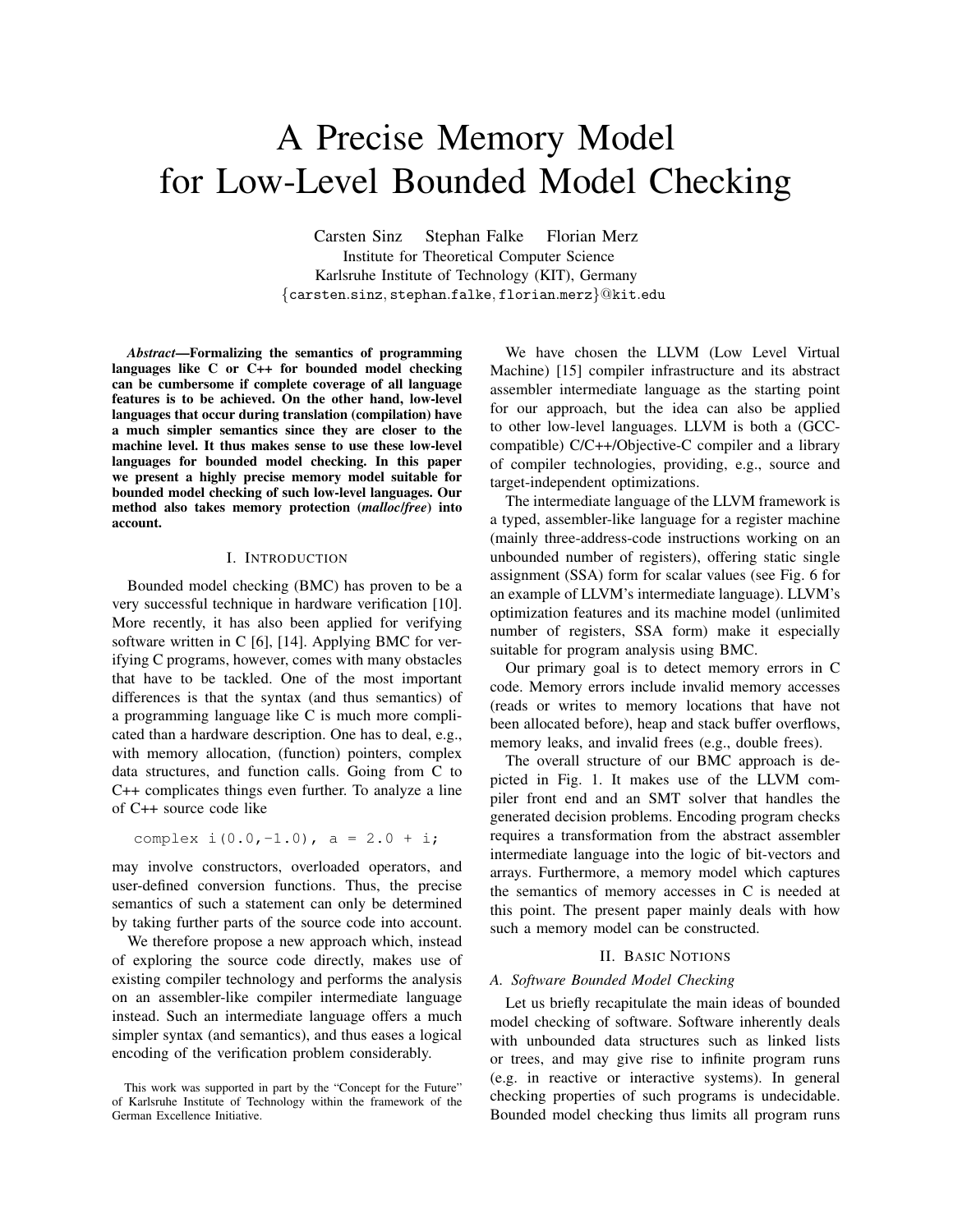

Fig. 1. Overview of our approach for low-level bounded model checking of C programs.

and data structures to finite ones, thereby achieving decidability. This is accomplished by analyzing only bounded program runs. The bound is typically imposed by restricting the number of nested function calls and loop iterations that are allowed. By considering only finite program runs, affected data structures also become finite. Function inlining and loop unrolling then results in one (rather large) function that is subject to verification.

In BMC, properties of a program are typically formalized using assume/assert statements, where an assume statement, inserted at some location in the program, formulates a pre-condition that is assumed to hold at this location: all program runs not satisfying this condition are cut off at the assume statement, hence the term bounded model checking. Similarly, assert statements encode post-conditions, i.e. properties that have to hold at the respective location. Assertions that do not hold constitute errors in the program.

#### *B. LLVM Intermediate Representation*

A program in LLVM abstract assembler consists of type definitions, global variable declarations, and the program itself, represented as a graph of basic blocks (see Fig. 6 for an example of an LLVM program). Each basic block is a list of instructions; (possibly conditional) jumps are only allowed as the last instruction of each block. The jump (or branch) instructions between basic blocks induce the *basic block graph* (Fig. 2 depicts it for the LLVM program in Fig. 6). We annotate edges in the basic block graph with the condition under which the transition between the two blocks is taken. $<sup>1</sup>$ </sup>

For our purpose, LLVM instructions can be categorized into six classes:

- *Three-address-code (TAC)* instructions working on registers or constants, like  $r_2$  = add i32  $r_1$ , 5.
- *Memory access and allocation* instructions, namely load, store, malloc, and free.





Fig. 2. Basic block graph for the program in Fig. 6.

- *Address calculations* using getelementptr.
- *Branch and* phi instructions.
- *Function calls.*
- *Auxiliary instructions* like type casts (type casts do not change the bit-level representation of the data).

Programs in LLVM assembler are in *static single assignment (SSA)* form, i.e. each (scalar) variable is assigned exactly once. Assignments to scalar variables can thus be treated as logical equivalences.

Variables in LLVM assembler are typed. Available types include integer types (like i32; the bit-width is given explicitly, but no distinction between signed and unsigned integers is made), floating-point types, and derived types (encompassing pointer, function, array, structure and union types). Aggregate types (structures, arrays, and unions) are accessed using memory read/write operations and offset calculations using the getelementptr instruction. Thus having a memory model for read and write operations and a translation for the getelementptr instruction is sufficient for handling all aggregate types.

Function inlining and loop unrolling can be accomplished using code provided by the LLVM libraries. Notice that the basic block graph becomes a DAG after loop unrolling.

To report error traces back to the user, we employ debug information generated by LLVM.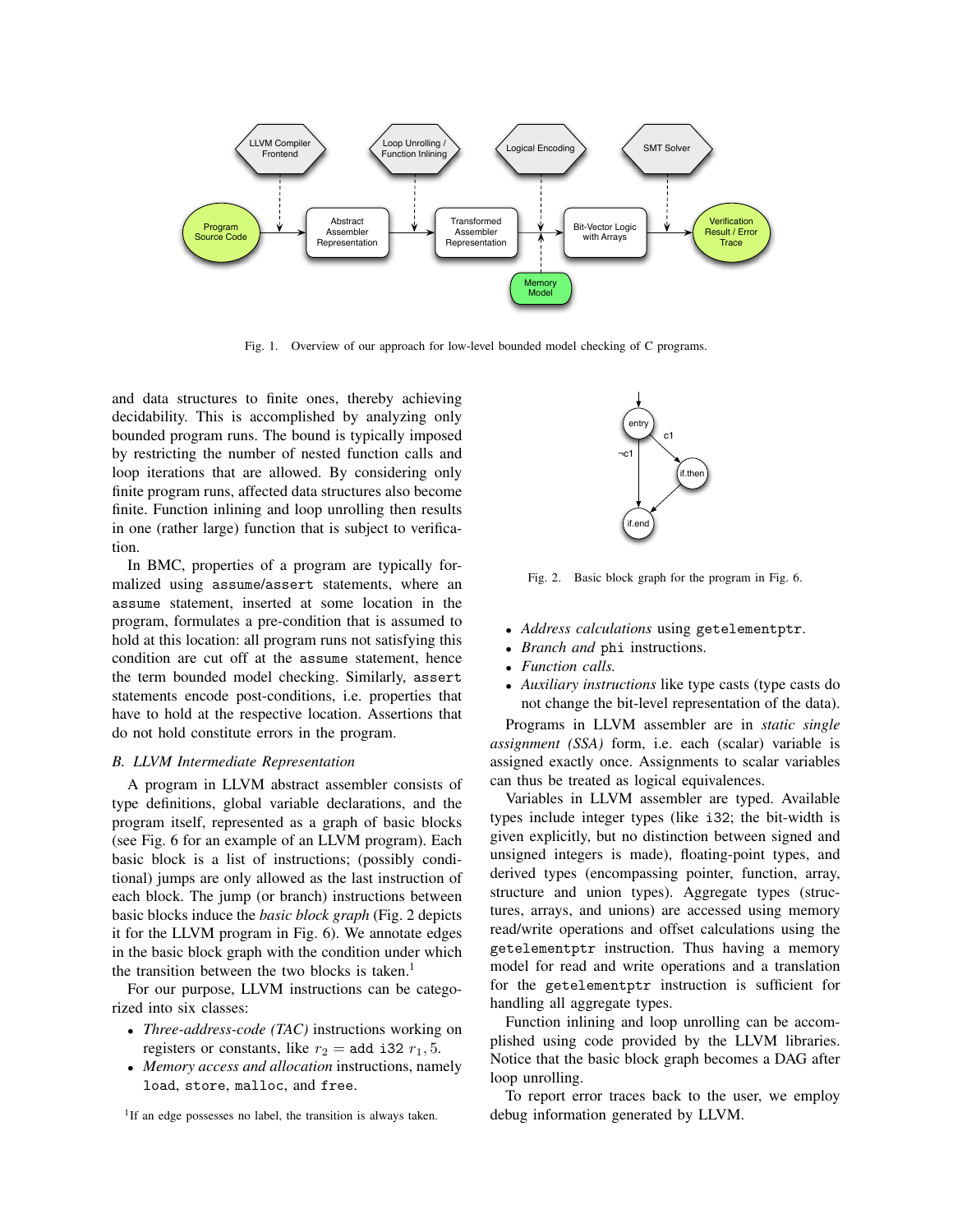#### *C. Logical Encoding*

We now describe how an LLVM program can be transformed into a formula in the logic of bit-vectors and arrays. The most complex part of this transformation is the translation of memory instructions, which will be described in detail in the next section. How the remaining instructions are handled is explained in the following.

Translation of three-address-code LLVM instructions is straightforward since these instructions (like, e.g., add, cmp, mul, sign or zero extension) are supported by SMT solvers and assignments can be regarded as equalities due to the use of SSA form.

*1) Handling of* phi *Instructions:* phi instructions are a common tool in compiler technology when using static single assignment form. They are used to select the correct value for a variable out of a set of previous ones (e.g., when control merges again after an if-then-else statement; see Fig. 6 for an example). In general, a phi instruction has the form

$$
i' = \text{phi}[i_1, c_1] \dots [i_n, c_n]
$$

where the value of variable  $i'$  takes one of the values of  $i_1, \ldots, i_n$  depending on which of the conditions  $c_1, \ldots, c_n$  is true. The conditions  $c_i$  are mutually exclusive and cover all possible cases such that the value of  $i'$  is always uniquely determined.

A phi instruction can be translated into a sequence of ITE (if-then-else) operators (written in C syntax), which are also supported by SMT solvers:

$$
i' = c_1 ? i_1 : (c_2 ? i_2 : (... (c_{n-1} ? i_{n-1} : i_n) ...))
$$

What complicates matters slightly when using LLVM is that in the assembler intermediate representation the conditions  $c_j$  are not given explicitly in the phi instructions, but basic blocks are used as designators instead. The basic blocks refer to the predecessor in the basic block graph from which the current basic block has been entered (see Fig. 6 for an example). We thus have to compute the conditions  $c_j$  for each basic block of a phi instruction. This is accomplished as follows. With each basic block  $b$  we associate an execution condition  $c_{\text{exec}}(b)$ . The execution condition can be calculated recursively. Let us denote by  $P(b)$ the set of predecessors of  $b$  in the basic block graph, and by  $t(b, b')$  the condition under which the transition from basic block  $b$  to  $b'$  is taken (the edge label of the basic block graph). Then

$$
c_{\texttt{exec}}(b) = \bigvee_{\hat{b} \in P(b)} (c_{\texttt{exec}}(\hat{b}) \land t(\hat{b}, b))
$$

if  $P(b) \neq \emptyset$ , and  $c_{\text{exec}}(b) = \text{true}$  otherwise. We can then replace the basic block  $\bar{b}$  in a phi instruction occurring in basic block b by the condition  $c_{\text{exec}}(\hat{b}) \wedge t(\hat{b}, b)$ .

Notice that each definition of  $c_{\text{exec}}(b)$  requires only linear space in the number of predecessors of the basic block b since we do not unroll the recursive definition but introduce a new Boolean (one-bit) variable for each  $c_{\text{exec}}(b)$  and  $t(b, b')$  instead.

*2) The* getelementptr *Instruction:* This instruction has the form  $q =$  getelementptr  $p, o_1, \ldots, o_k$ , where  $p, q$  are pointers, and the  $o_i$ 's are offsets. The offsets are either array indices or select the indicated element of a structure. In our translation, the getelementptr instruction is simply transformed into a linear equation  $q = p + o_1 \cdot S_1 + \cdots + o_k \cdot S_k$ , where the constant multiplicands  $S_i$  can be computed easily based on the data type definitions and the type of pointer p.

*3) Elimination of Branches:* With the introduction of phi instructions and SSA form, branches are no longer needed. This is, however, only true if all instructions are in SSA form (and are thus state-independent). Since memory accesses (load/store) are still statedependent, we have to remove these dependencies in order to eliminate branches completely. How this is accomplished is discussed in the next section.

#### III. A C-LIKE MEMORY MODEL FOR LLVM

The aim of the memory model is to capture the C semantics as precisely as possible.<sup>2</sup> We thus do not employ a typed memory model (as, e.g., suggested by Cohen *et al.* [7]), but an untyped one, where arbitrary data can be read from any valid address. Such an untyped memory model supports constructs which commonly occur in low-level C code, e.g. casting a block of memory containing a structure to a byte-array for writing it to disk or sending it over the network.

In our approach memory is thus just an array of bytes. Stores and loads (of data with arbitrary size) are accomplished by a sequence of reads and writes to the memory array on the logic level. E.g., reading a 16 bit integer  $(x, say)$  from address  $p$  is encoded as

$$
x = \mathtt{read16}(m, p)
$$

which is then converted into

$$
x_{0..7} = \texttt{read}(m, p) \land x_{8..15} = \texttt{read}(m, p + 1)
$$

where m is the memory array, and  $x_{i,j}$  stands for bits i to j of bit-vector x. At this point, a decision has to be made whether a little-endian or big-endian architecture is analyzed (we have assumed little-endian in our example).

The logical encoding uses the theory of arrays and thereby makes the state dependency of loads and stores

<sup>&</sup>lt;sup>2</sup>In this paper, we only consider memory consistency checks for heap-allocated memory. Checks for global variables and stackallocated memory can be handled similarly, however.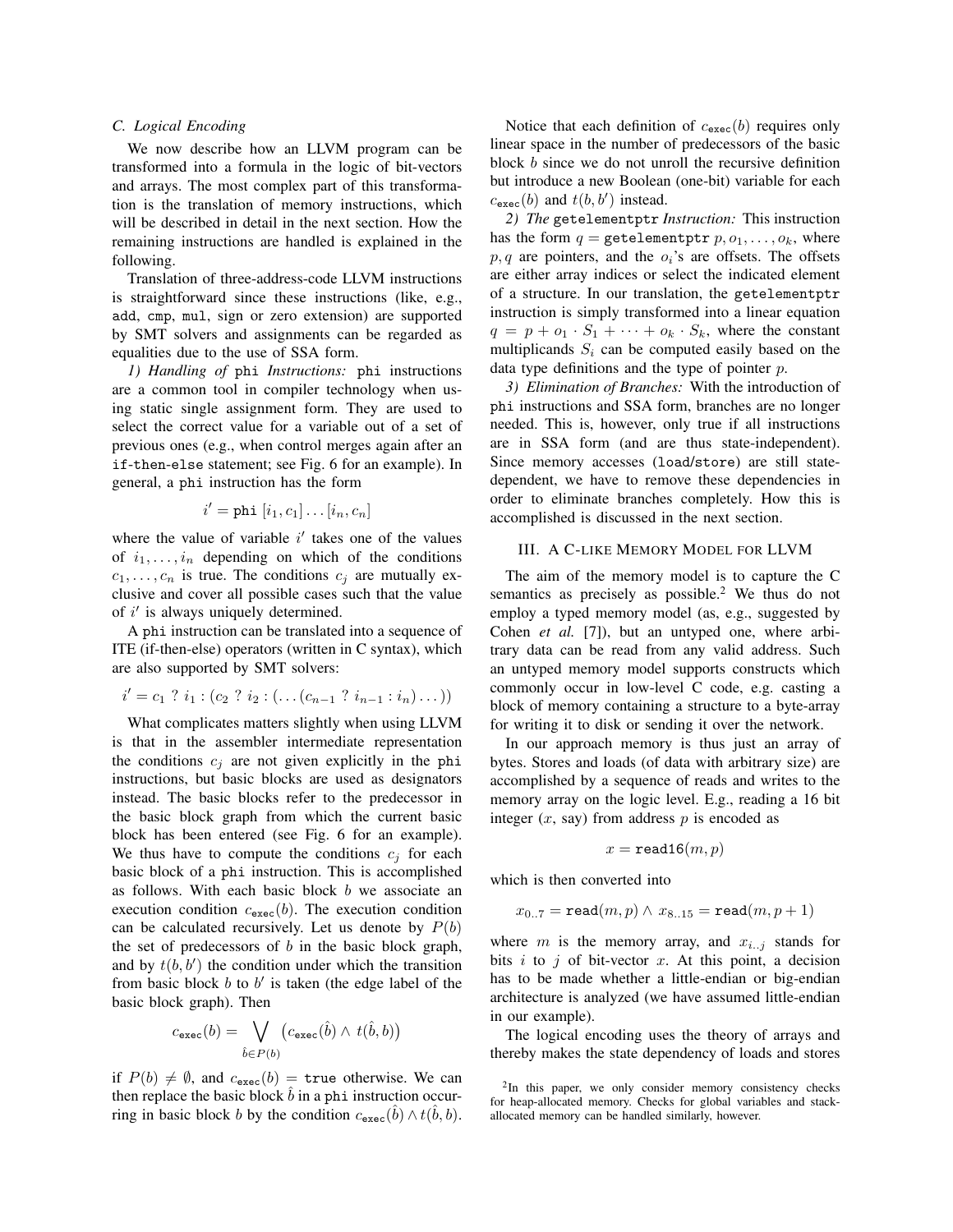explicit. An instruction like store i32 5, p is converted into an array update with explicit mentioning of the modified (memory) array, resulting in the equation  $m' =$  write $(m, p, 5)$ , where m' is the modified array after the write operation.

The memory model also has to keep track of allocated memory blocks, as access to un-allocated addresses is considered invalid. We therefore introduce a memory state type called mem which adds this information to the byte array.



Fig. 3. Memory modification graph for the program in Fig. 6.

The type mem is abstract in the sense that we do not maintain an explicit representation of allocated memory blocks. Instead, we keep track of allocated and freed memory regions by means of the history or evolution of the memory state. We therefore introduce a *memory modification graph*, which consists of memory states as nodes, and two memory states are connected if a memory modification (write, malloc, or free) on the source state results in the target state (see Fig. 3 for an example). We also introduce phi nodes for memory states in this graph, which serve the same purpose as ordinary phi instructions for scalar values.

Fig. 7 (left) shows the encoding of our example

program (Fig. 6) with explicit memory state transformations.<sup>3</sup>

#### *A. Encoding Memory Constraints*

Based on the memory modification graph we are now able to construct memory consistency constraints. Our goal is to encode memory consistency checks of the following kind:

- 1) Valid reads/writes (i.e. they affect only allocated memory).
- 2) Valid frees (i.e. the pointer given as a parameter to a free instruction points to the start of a currently allocated memory block).
- 3) No double frees (i.e. no memory is de-allocated twice).
- 4) No memory leaks (i.e. all allocated heap memory is de-allocated when the program ends).

We use malloc and free instructions with signatures

$$
m' = \texttt{malloc}(m, p, s) \quad \text{and} \quad m' = \texttt{free}(m, p)
$$

where  $m$ ,  $m'$  are memory states,  $p$  is a pointer, and  $s$  is the size (in bytes) of the memory block to be allocated. The signature of the malloc instruction seems a bit unusual, as it takes the pointer  $p$  as a parameter. We use the malloc instruction in such a way that it is always preceded by a new pointer variable declaration for  $p$ , and malloc adds suitable constraints to this pointer. The memory state  $m'$  returned by malloc can then be considered as having these constraints added. Notice that malloc instructions may also fail (if sufficient memory is not available); the pointer  $p$  is then set to NULL. The free instruction modifies the memory state in such a way that the (currently allocated) memory block starting at address  $p$  is deallocated. A NULL pointer may also be passed to free, the instruction then has no effect.

To formulate the memory constraints we introduce further notation. For two memory states,  $m$  and  $m'$ , by  $m \leq m'$  we denote that there is a path from  $m$  to  $m'$  in the memory modification graph. For a memory-modifying instruction I we write  $c_{\text{exec}}(I)$  for the execution condition of the basic block that  $I$  belongs to. With these notions, we can define predicates on the memory state (the formulas for these predicates are given in Fig. 4):

• valid\_mem\_access $(m, p, s)$  denotes whether access to the memory range  $p, \ldots, p + s - 1$  in memory state  $m$  is admissible.

<sup>&</sup>lt;sup>3</sup>Basic block annotations such as their execution conditions are still needed in order to formulate memory constraints, as we will see later.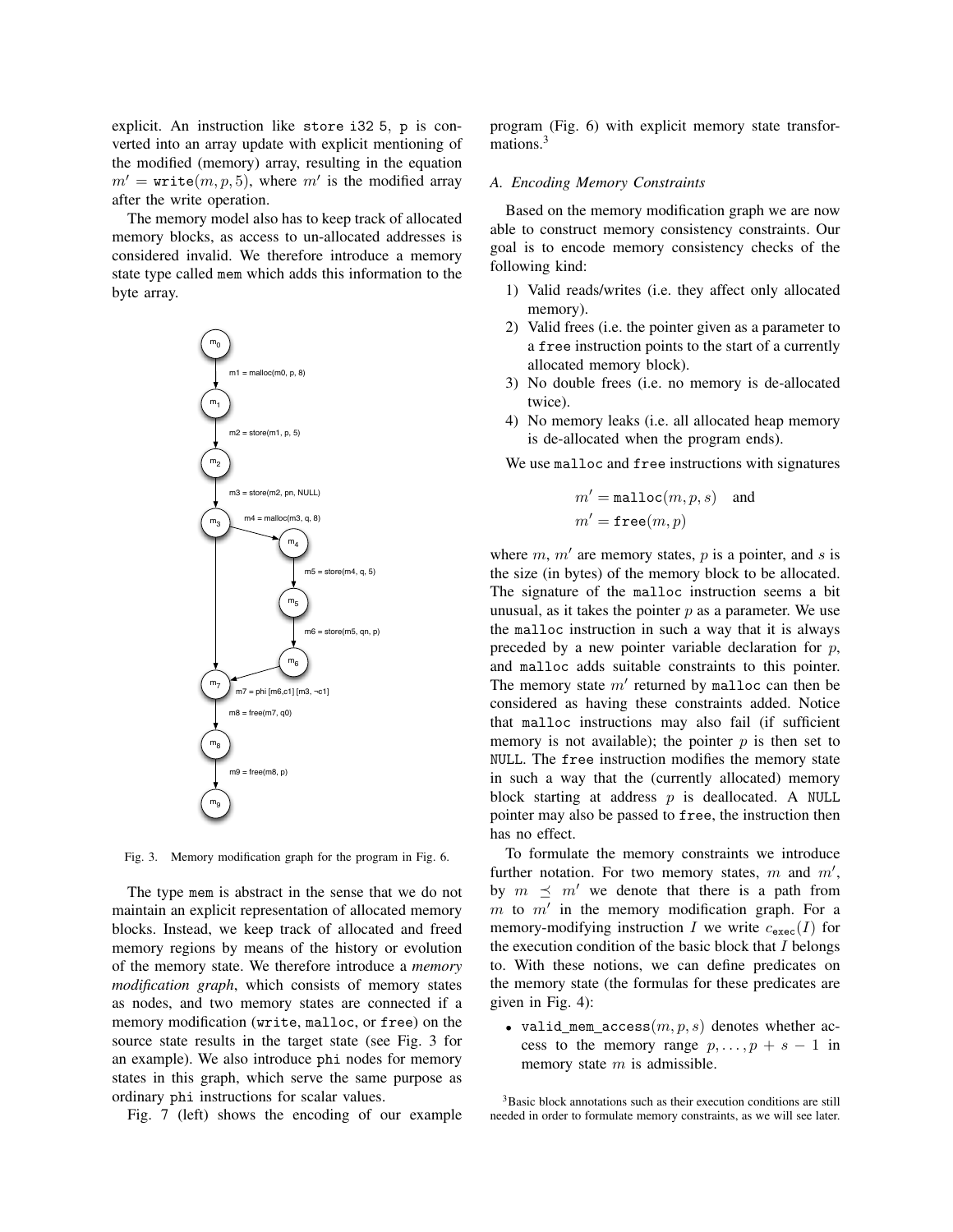$\texttt{valid\_mem\_access}(m, p, s) \; \equiv \; \quad \bigvee$  $m' \preceq m$  $I: m' = \overline{{\tt mailloc}}(\hat{m},q,t)$  $\bigl(c_{\texttt{exec}}(I) ~\land~ q \neq \texttt{NULL} ~\land~ (q \leq p \leq q+t-s) ~\land~ \neg \texttt{deadlocated}(m',m,q) \bigr)$  $\mathtt{deadlocated}(m,m',p) \ \equiv \hspace{5mm} \bigvee$  $m \preceq m^* \preceq m'$ <br>I:  $m^* = \mathtt{free}(\hat{m}^*,q)$  $\bigl(c_{\text{exec}}(I) \wedge p = q\bigr)$ non\_overlap $(p, s, q, t) \equiv (p + s \leq q) \vee (q + t \leq p)$  $\texttt{malloc\_assumption}(m, p, s) \ \equiv \quad p = \texttt{NULL} \ \lor \ \Big[(p \geq \texttt{MEM\_MIN} \ \land \ p + s - 1 \leq \texttt{MEM\_MAX}) \ \land \ \Big]$  $\wedge$  $m' \preceq m$ <br>  $I: m' = \text{malloc}(\hat{m}, q, t)$  $\Big( c_{\texttt{exec}}(I) \ \land \ q \neq \texttt{NULL} \ \land \ \neg \texttt{deadlocated}(m',m,q) \implies$  $\texttt{non\_overlap}(p,s,q,t) \big) \big]$ valid\_free $(m,p)$   $\equiv$   $\quad p =$  NULL  $\vee$   $\quad \bigvee \quad \Big( c_{\text{exec}}(I) \ \wedge \ p = q \ \wedge \ \neg \text{deadlocated}(m',m,q) \Big)$  $m' \preceq m$  $I: m'$  = malloc $(\hat m, q, t)$  ${\tt no\_memory\_leaks}(m) \; \equiv \; \quad \bigwedge$  $m' \preceq m$ <br>  $I: m' = \text{malloc}(\hat{m}, p, s)$  $\begin{bmatrix} c_{\text{exec}}(I) & \Longrightarrow & \bigvee \end{bmatrix}$  $m' \preceq m^* \preceq m$ <br>J:  $m^* = \mathbf{free}(\hat{m}^*, q)$  $\Big(c_{\text{exec}}(J) \wedge p = q\Big)\Big]$ 



- deallocated $(m, m', p)$  denotes whether the memory block starting at address  $p$  is deallocated (freed) between memory states  $m$  and  $m'$ .
- non overlap $(p, s, q, t)$  denotes that the memory ranges  $p, \ldots, p + s - 1$  and  $q, \ldots, q + t - 1$  do not overlap.
- malloc\_assumption $(m, p, s)$  denotes the assumptions that can be made on pointer  $p$  after a malloc instruction that produced memory state  $m$ has been executed.
- valid free $(m, p)$  denotes that a free instruction on pointer  $p$  in memory state  $m$  is admissible. This includes two aspects: first, the memory region must have been allocated before and, second, it must not have been deallocated prior to this free instruction (i.e., not double free occurs).
- no memory leaks  $(m)$  expresses that in memory state m all heap-allocated memory has been deallocated again.

Having these definitions, memory checks can be formalized as follows.

*1) Valid Reads and Writes:* For this check, we first add an assume $(\verb|main|oc_ \verb|assumption|(m', p, s))$  statement after each  $m' = \text{malloc}(m, p, s)$  instruction. Then we add assert(valid\_mem\_access $(m, p, s)$ ) before each  $m'$  = write $(m, p, x)$  and  $x$  = read $(m, p)$ instruction, where s is the size in bytes of the data to be read or written. Having processed all mallocs, reads and writes, the malloc and free instructions can be removed by replacing  $m' = \text{malloc}(m, p, s)$  by  $m' = m$ , and similarly for frees.

In order to illustrate our formalization, we compute

the malloc assumption for the second malloc instruction in our example program (see Fig. 7):

$$
\begin{aligned} &\texttt{malloc\_assumption}(m_4, q, 8) \\ &\equiv q = \texttt{NULL} \; \vee \; (q \geq \texttt{MEM\_MIN} \land q + 7 \leq \texttt{MEM\_MAX}) \; \land \\ &\; (p \neq \texttt{NULL} \implies (q + 8 \leq p \; \vee \; p + 8 \leq q)) \end{aligned}
$$

Here, by MEM MIN and MEM MAX we denote the minimal and maximal addresses of valid heap space. By dropping the tests for pointer-equality with NULL, unfailing malloc instructions can be modelled.

As a further example, we give a computation of valid mem access (for the last read instruction in our example program):

$$
\text{valid\_mem\_access}(m_7, q_0, 4)
$$
\n
$$
\equiv (p \neq \text{NULL} \land (p \leq q_0 \leq p + 4)) \lor
$$
\n
$$
(c_1 \land q \neq \text{NULL} \land (q \leq q_0 \leq q + 4))
$$
\n
$$
\equiv (p \neq \text{NULL} \land (c_1 \Rightarrow p \leq q \leq p + 4)) \lor
$$
\n
$$
(c_1 \land q \neq \text{NULL})
$$

To obtain the second equivalence (which is mainly for illustration purposes on expression simplification) we have used equality reasoning (using the equation  $q_0 = (c_1 ? q : p)$ , if-lifting and Boolean simplification. Assuming non-failing mallocs, the formula can be simplified further, as we then have  $(c_1 \Rightarrow p \leq q \leq$  $p+4$ )  $\vee$   $c_1$ , which is equivalent to true and thus shows that this read instruction never produces an invalid memory access error.

The result of this transformation on our example under the assumption of non-failing mallocs—is depicted in Fig. 7 in the middle.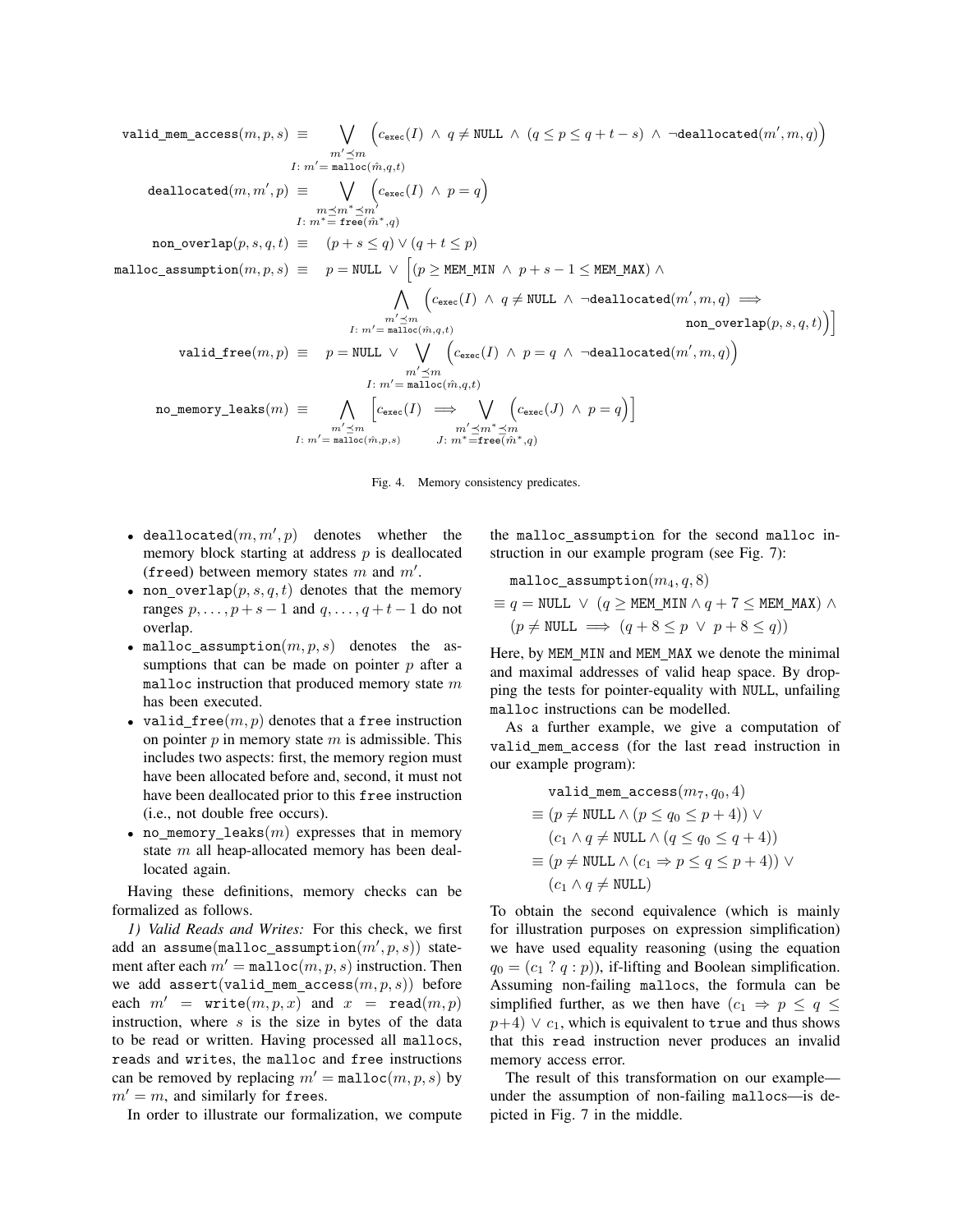*2) Valid Frees and No Double Frees:* A free is only valid if the address passed to it has been allocated in a prior malloc instruction and the memory region has not been deallocated before. Similar to the check for valid reads and writes, we first add assume statements with malloc\_assumptions. Then we add assert(valid\_free $(m, p)$ ) before each  $m' =$  $free(m, p)$  instruction.

*3) No Memory Leaks:* For simplicity, we assume that only one return statement is present in the LLVM code. This can always be ensured by using an optimization pass already available in LLVM. The last memory state before the return statement is marked as finalmem. For this memory state  $m_f$  we add the assertion assert(no\_memory\_leaks $(m_f)$ ). As for the other tests, the memory allocation assumptions (malloc assumption) also have to be added.

*4) Encoding Assumes and Asserts:* The final step in our translation into the logic of bit-vector and arrays is an encoding of assumes and asserts, which also eliminates the execution conditions for basic blocks.

In general, the formula we want to check for validity (expressing that the program contains no memory error) has the form

$$
\mathtt{Pre} \wedge \mathtt{Prog} \implies \mathtt{Post}
$$

Here Pre encodes the pre-conditions (i.e. the assumes), Prog is an encoding of the LLVM assembler program instructions, and Post are the post-conditions, i.e. a conjunction of the asserts.

This formula has to be negated since SMT solvers check for satisfiability instead of validity, resulting in

$$
\mathtt{Pre} \wedge \mathtt{Prog} \wedge \neg \mathtt{Post}
$$

as the input formula for the SMT solver.

For pre- and post-conditions we have to add the execution conditions of the basic blocks they belong to, as these conditions only have to hold when their respective basic block is executed. This results in the formula  $c_{\text{exec}}(I) \implies F_{\alpha}$  for an assume $(F_{\alpha})$  statement with execution condition  $c_{\text{exec}}(I)$ . For each assert( $F_{\omega}$ ) statement (with execution condition  $c_{\text{exec}}(J)$ ) we introduce a new Boolean (1-bit) variable  $a_i$  together with a definition  $a_i = (c_{\text{exec}}(J) \implies F_{\omega})$  to the formula we want to check for satisfiability. Finally, we add the constraint  $\neg(\bigwedge_i a_i)$  to our formula. This completes the transformation of LLVM programs to the logic of bitvectors and arrays. Notice that after we have introduced the memory consistency constraints, the array accesses (read/write) have the usual array semantics, and no additional, "hidden" assumptions on memory access validity remain.

The result of this transformation on our example program is shown in Fig. 7 on the right.

## *B. Complexity*

In this section we analyze the complexity of the memory consistency checks by giving size constraints on the formulas generated for each test. The size mainly depends on the number of memory instructions that occur in the program. For a rough estimate of the worst case complexity we assume that there are  $R$  read or write instructions in the program,  $M$  memory allocation instructions (malloc), and  $F$  free instructions.

For the memory consistency tests the complexity then is as follows:

- Valid reads and writes:  $\mathcal{O}(R \cdot M \cdot F + M^2 \cdot$  $F$ ), as for each read/write access the formula valid mem access, and for each malloc the formula malloc assumption has to be generated.
- Valid frees and no double-frees:  $\mathcal{O}(F^2 \cdot M +$  $M^2 \cdot F$ ), as for each free instruction the formulas valid free and malloc assumption have to be generated.
- No memory leaks:  $\mathcal{O}(M^2 \cdot F)$ , as both the formulas no memory leaks and malloc assumption have to be generated, and the size of malloc assumption dominates the size of no memory leaks.

As typically the number of malloc and free instructions make only a small fraction of all program instructions, the complexity is acceptable for many practical cases. Under the assumption that the number of allocations/frees is bounded by a constant, the complexities even become linear (for the test on valid reads and writes) or constant (for all other tests).

## IV. OPTIMIZATIONS

The encoding presented in the last section can be optimized in several ways, partly without imposing restrictions, and in part with slight additional assumptions.

#### *A. Optimizing Memory Overlapping Constraints*

As these constraints (having worst-case complexity  $\mathcal{O}(M^2 \cdot F)$  dominate the size of the encoding for many checks, optimizing them has a huge potential for improving scalability.

One way to do this is to map allocated memory regions to fixed addresses such that the nonoverlapping property is guaranteed by construction and non-overlapping-constraints are not needed at all.<sup>4</sup> This can be done under two assumptions:

1) No comparisons between pointers of different memory regions are made. (If such comparisons do occur, they should always evaluate to false.)

<sup>4</sup>Keeping track of the allocation status of the memory regions can be accomplished, e.g., by using an additional bit-array.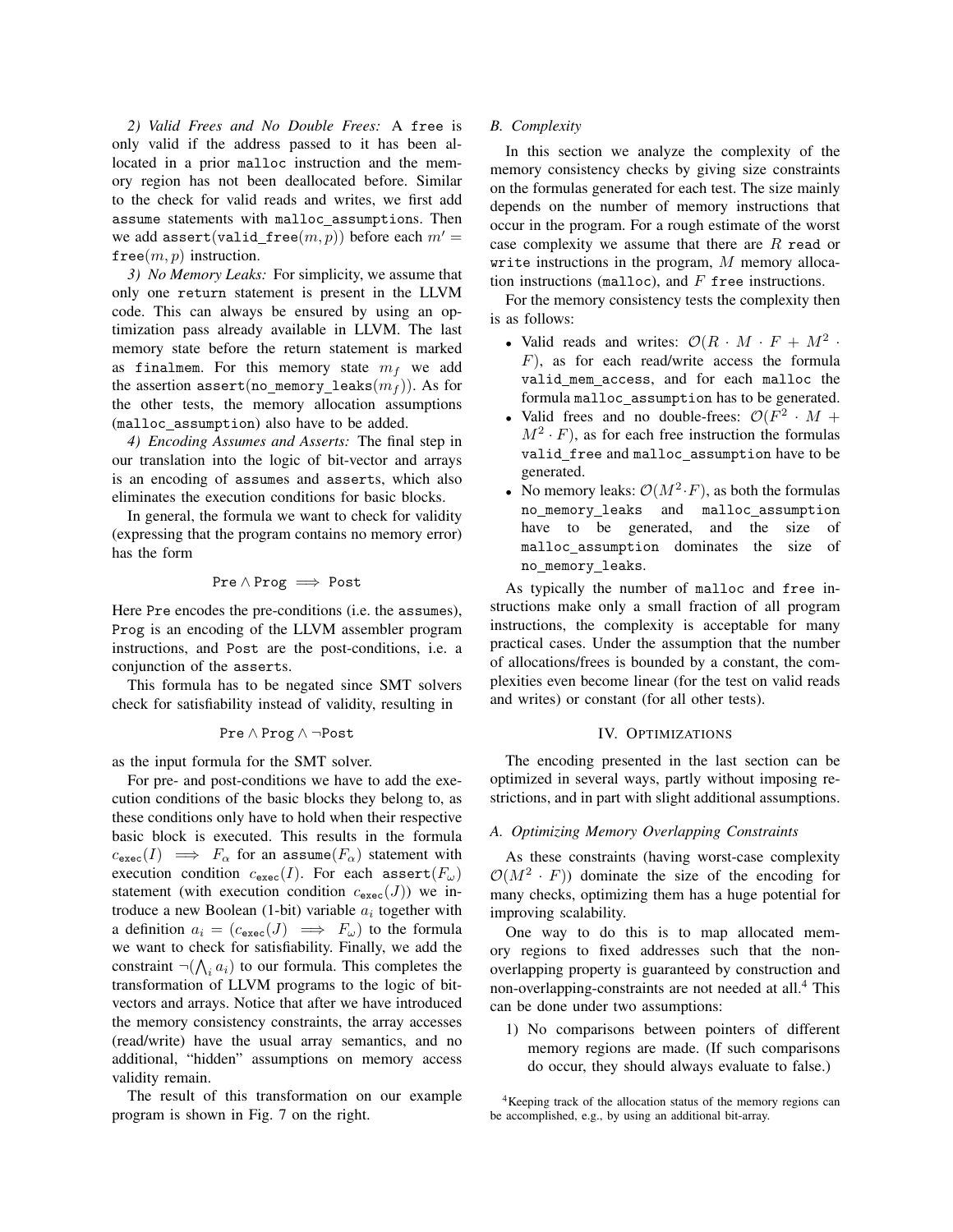2) Memory space is sufficient to allow allocation of all memory regions "in advance".

The first assumption can be ascertained by keeping track of the memory block(s) each pointer can reference, and generating suitable constraints on each pointer comparison. The second assumption holds for many programs, as long as they do not frequently allocate/deallocate large memory blocks. Notice that with a 64-bit memory architecture such an adversary situation practically never occurs.

## *B. Tracking Memory Regions for Pointers*

In LLVM assembler, pointers are modified mainly using the getelementptr instruction, where offsets are added to existing pointers. This makes it possible to trace back the origin (memory region) of a pointer.<sup>5</sup> Notice that phi instructions may introduce multiple origins for a pointer.

Based on the origins of a pointer, the big disjunctions and conjunctions of the memory predicates (Fig. 4) can be simplified, by taking only pointers with a non-empty intersection with the set of origins of the test pointer into account.

The set of origins of a pointer can also be used to reduce the number of (Ackermann) constraints for functional consistency that are needed for the logic encoding of the memory array within the SMT solver.

## *C. Rewriting and Simple Decision Procedures*

By using rewriting (substitution in equations) and simple decision procedures (linear arithmetic, if-lifting, Boolean simplification), many memory consistency checks can be handled in advance without having to invoke the SMT solver (see the Appendix for an example of such a simplification).

## V. RELATED WORK

Bounded model checking of C programs has been considered before. The well-known tool CBMC [6] reduces the problem to propositional logic instead of the logic of bit-vectors and arrays. Therefore, the formulas that need to be checked by a SAT solver have a much bigger size than the formulas that need to be checked by an SMT solver. Similarly, the tool F-Soft [14] generates formulas that are checked by a SAT solver. The use of SMT solvers for bounded model checking of C programs has been investigated in [1]. According to their evaluation, the use of SMT solvers typically outperforms the use of SAT solvers.

In these papers  $([6], [14], [1])$  no details are given on the employed memory models, however. On the

other hand, several low-level memory models<sup>6</sup> for Clike languages have been proposed in the past ([19], [16], [7], [5], [13]). None of them deals with the combination of automated verification using bounded model checking and low-level compiler intermediate languages. Furthermore, they do not emphasize memory protection (or ignore it completely).

Tuch *at al.* [19], [18] discuss a typed memory model in the context of interactive theorem proving with the proof assistant Isabelle/HOL. It is shown that this typed memory model is sound with respect to the untyped memory model assumed by C.

The memory model presented by Leroy and Blazy [16] is similar to our model and considers load, store, malloc, and free instructions. While the disjointness of memory blocks allocated by separate malloc instructions is guaranteed, no such separation for accesses performed within the same memory block is ensured (e.g. accesses to different members of a structure). Leroy and Blazy prove properties of their memory model using the proof assistant Coq (such as semantic preservation of compiler passes).

Cohen *et al.* [7] introduce a typed memory model similar to [19] for a C-like toy programming language and show that this typed memory model is sound with respect to the untyped memory model assumed by C. They support pointer arithmetic and memory access (load and store instructions) at arbitrary locations in the memory, but do not consider memory protection (malloc and free instructions).

Gast [13] gives a formalism for reasoning about memory layouts of C programs. Proof obligations are formulated in Hoare logic and verified using Isabelle/HOL.

The memory model used in HAVOC is presented in [5]. HAVOC uses a reachability predicate based on the memory model in order to reason about heap-based data structures, but does not support memory protection.

Approaches using an intermediate language, like LLVM in our case, have also been proposed before, often in the realm of Java program verification, where Java Bytecode serves as a standardized, well-defined language (see, e.g., [20]). Another example is Microsoft's BoogiePL which is used as an intermediate language for verifying Spec# programs [3].

#### VI. CONCLUSION

We have presented an approach for low-level bounded model checking of C programs that is based on the LLVM compiler front end and makes use of an SMT solver. Thus we are able to start the logical encoding not on the C source code level, but on the compiler

<sup>5</sup>Type casting arbitrary integers to pointers may undermine this possibility. Checks for such "invalid" casts would need to be added.

<sup>&</sup>lt;sup>6</sup>In a low-level memory model the memory is not much more than an array of bytes and suitable disjointness or consistency conditions are stated explicitly.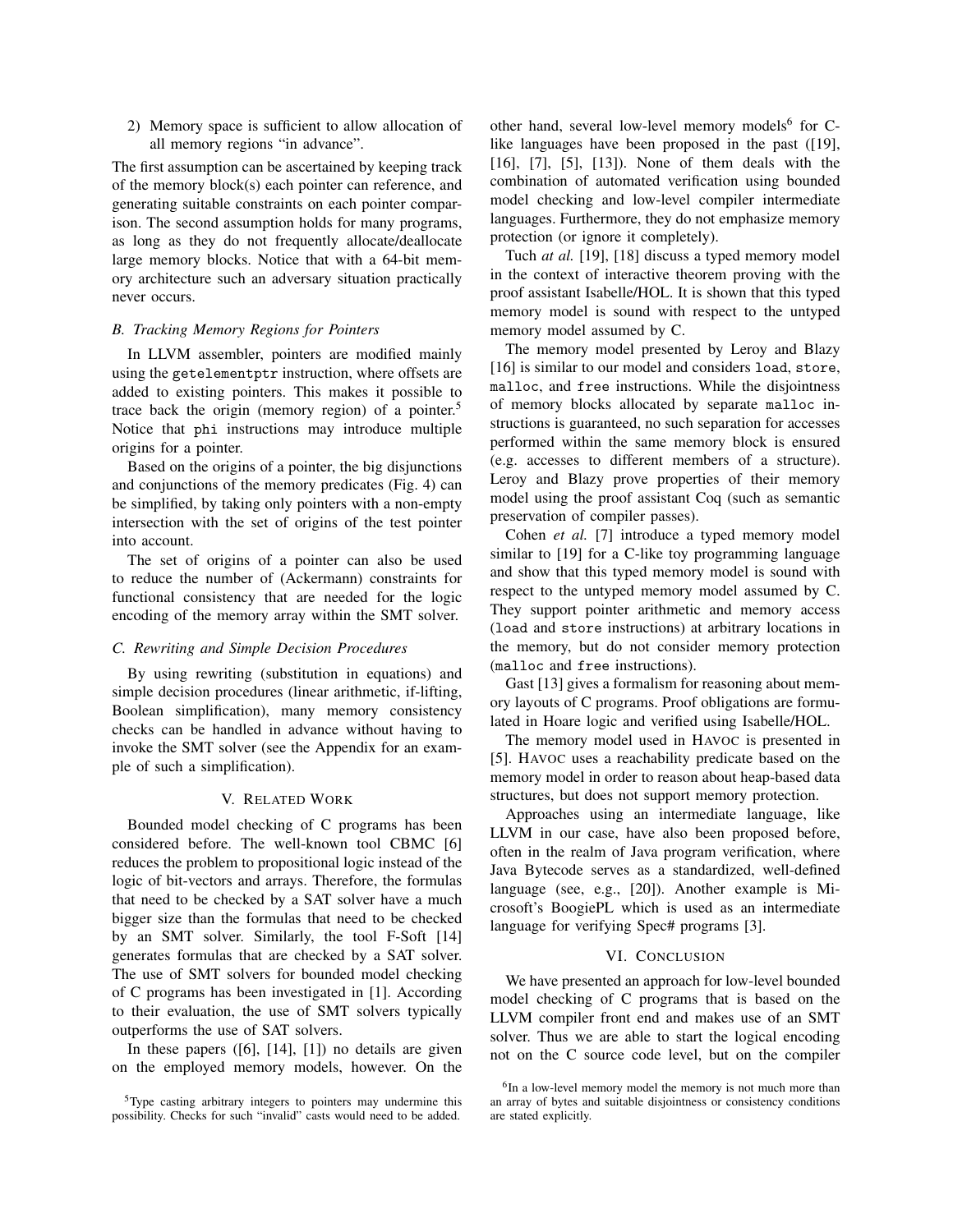intermediate language instead. This simplifies a mapping to the input language of an SMT solver (the logic of bit-vectors and arrays) considerably and results in a precise and simple modeling for all of C's programming constructs.

In this paper we have concentrated on formalizing memory consistency constraints and have given encodings for valid reads and writes, valid frees, and avoidance of double frees and memory leaks. Checking such constraints is important for finding residual bugs like, e.g., stack or heap buffer overflows, which are the predominant cause of security vulnerabilities.<sup>7</sup>

We are currently implementing the method proposed in this paper in the tool *LLBMC* which uses the SMT solver *Boolector* [4] as a back-end solver. First empirical results obtained on various test cases are quite encouraging, e.g., the double-free bug contained in the C program described in the Appendix is discovered within fractions of a second.

#### APPENDIX

In this appendix we give an example of how our method works on a small C program. The input program is shown in Fig. 5, which, in a first step, is translated by the LLVM front-end to abstract assembler. The LLVM code is shown in Fig. 6.

```
1 struct S {
2 int \bar{x}:
3 \quad \text{struct } S \ast n;
4 };
5
6 int main (int argc, char *argy []) {
7 struct S * p, * q;
8
p = \text{malloc}( \text{size} \cdot f(\text{struct} \cdot S)):
10 p \rightarrow x = 5;
11 p−>n = NULL;
12
13 if (\text{arg } c > 1) {
14 q = \text{malloc}(\text{size of } (\text{struct } S));15 q \rightarrow x = 5:
16 q−>n = p ;
17 } else {
q = p;<br>19 }
19 }
2021 l l b m c a s s e r t ( p−>x + q−>x == 1 0 ) ;
2223 free (q);
24 f r e e (p);
2526 return 0:
27 }
```
Fig. 5. C program that is to be checked for correct memory accesses.

The LLVM code consists of a type definition section, followed by the translation of the main function. This translation was done for a 32-bit architecture, thus

```
%struct.S = type { i32, %struct.S* }
define i32 @main(i32 %argc, i8** %argv) {
entry:
  % 0 = \text{call } i8 * @malloc ( i32 8 )\%p = bitcast i8* %0 to %struct.S*
  \%px = getelementptr %struct. S* %p, i32 0, i32 0
   store i32 5, i32* %px
  \%pn = getelementptr \%struct S* \%p, i32 0, i32 1
   store %struct. S* null, %struct. S** %pn
   % c1 = icmp sgt i32 % argc, 1<br>br il %c1, label %if.then, label %if.end
if . then :% 1 = \text{call } i8 * @malloc ( i32 8 )\%q = \text{bitcast } i8 * \%1 \text{ to } \% \text{struct } . S *\%qx = getelementptr \%struct. S* \%q, i32 0, i32 0
   store i32 5, i32* %qx
  \%qn = getelementptr \%struct. S* \%q, i32 0, i32 1
   store %struct . S* %p, %struct . S** %qn
   br label %if.end
if . end :
   %q0 = phi %struct S* [%q, %if then], [%p, %entry]<br>%q0x = getelementptr %struct S* %q0, i32 0, i32 0%
   %2 = load i32* %2x%3 = load i32* %q0x
  %4 = add i32 %2, *33%c2 = icmp eq i32 %4, 10<br>
call void @__llbmc_assert(i32 %c2)<br>%5 = bitcast %struct.S* %q0 to i8*
   c all void @ free (i 8 * \% 5)%6 = b i t c a s t %s t r u c t . S∗ %p t o i 8 ∗
   c a l l void @ free (i 8 * \%p)
   r e t i 32 0
}
```
Fig. 6. LLVM's abstract assembler (intermediate representation) code for the example C program of Fig. 5.

integers are 32-bit. The code for the main function consists of three basic blocks, where the assignment  $q = p$  from the else-branch of the C program (lines 17–19) has been moved to the phi instruction.

Different steps in the translation of the LLVM intermediate code to a formula in the logic of bit-vectors and arrays, where memory consistency constraints have also been added, are shown in Fig. 7. On the left, basic blocks are still present (and annotated with execution conditions), but branches (or jumps) have been removed; the memory model's constraints are "hidden" in the memory state type mem. In the middle, memory constraints (via assume and assert statements) checking validity of all reads, writes, and frees have been added (according to Sec. III-A, where memory leak checks have been omitted in order to simplify presentation); the basic block structure is still present. On the right, assumes and asserts have been encoded (resulting in eight new, Boolean assertion variables  $a_1, \ldots, a_8$ ); in this formula reads and writes have ordinary array semantics, and thus it can be passed to an SMT solver.

Using simplification as in Sec. IV-C, all memory read and write assertions can be shown to hold and only the simplified assertion for the second free and the initial assertion, given in the C program in line 21, remain (see Fig. 8). This formula is satisfiable, and setting argc to 1 reveals the double free bug contained in the C program.

<sup>7</sup>According to the *Vulnerability Type Distributions in CVE* Report of CVE-MITRE, 2007 (http://cwe.mitre.org/documents/vuln-trends/ vuln-trends.pdf).